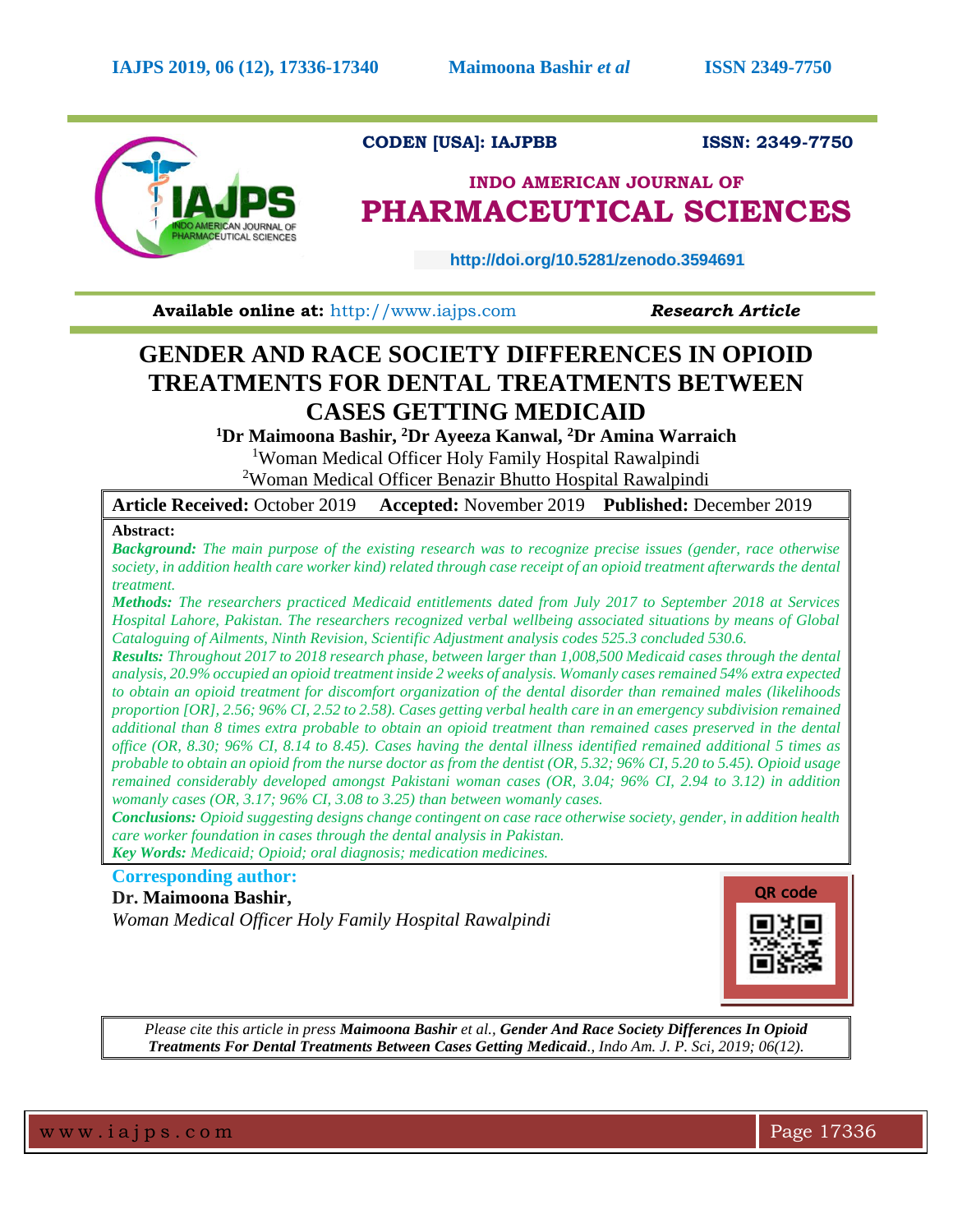### **INTRODUCTION:**

For previous one decade in Pakistan has knowledgeable swelling charges of opioid usage, exploitation, in addition overdo deceases. Our current anxiety concluded in the executive announcement in 2018 that opioid emergency remained the nationwide public health emergency. The load of opioid prevalent distresses altogether characteristics of health care delivery scheme: cases, benefactors, also guarantors. An assessment 2 in 6 cases having noncancer discomfort associated identifies remain arranged opioids in office founded surroundings [1]. Amongst altogether benefactors of noncancer cases, dentists offer second least opioid treatments, afterwards overall physicians, personal medication, chief care benefactors, in addition internists. Oral discomfort might be severe, frequently happening brusquely also persuasively. Therefore, cases frequently pursue reprieve of oral discomfort at emergency also pressing care services, leaving ED HCPs to suggest cure that is solitary soothing also nondefinitive [2]. Reflection of how to cure oral also dental discomfort through an opioid contains the quantity of features, just like HCP involvement, specialized rules, patient's individual discomfort insight, message about discomfort involvement among case also treatment team, in addition the discrete discomfort valuation. Usually, woman cases remain extra prospective to obtain the treatment for an opioid for dental discomfort than remain males throughout an ED visit [3]. The Cores for Illness Controller also Preclusion rumors that opioid suggesting charges for any analysis, irrespective of reason, remain advanced in woman cases than in males. Here might remain the physical clarification for the variance for the reason that females reliably display the superior compassion to agony than do males [4]. Variances detected in receipt of opioid treatments remain not continuously accounted for once monitoring for demographic aspects. Though earlier writers have connected gender variances in discomfort concentration, those variances remain not continuously understood in opioid medicines on condition that to cases; occasionally women cases accept extra treatments, particularly once stratified rendering to race otherwise civilization, also occasionally man cases obtain extra medicines. The current foremost purpose in our current research remained to examine variances in opioid unloading for dental identifies rendering to important demographic features on foundation of OPD entitlements information for offspring also grownups registered in Medicaid also to regulate whether those variances remained prejudiced through HCP kind otherwise dental judgement. Opioid suggesting designs change contingent on case race otherwise society, gender, in

addition health care worker foundation in cases through the dental analysis in Pakistan [5].

### **METHODOLOGY:**

The researchers practiced Medicaid entitlements dated from July 2017 to September 2018 at Services Hospital Lahore, Pakistan. The researchers recognized verbal wellbeing associated situations by means of Global Cataloguing of Ailments, Ninth Revision, Scientific Adjustment analysis codes 525.3 concluded 530.6. Our existing database comprises distinct entitlements data from 3.1 million individuals from 4 Pakistani Provinces. To defend case discretion, our current information set does not comprise geographic identifiers otherwise generally recognizable info. This research partnership by Dent Aquest Institution, it gained information admittance certificate, completed entree to our catalogue probable. The research remained determined to remain excused from assessment by General Institutions of Health Recognized Review Panel. The information encompassed person-level material. For instance, age, gender, also registration phase. The initial regiment confined cases that had dental identifies. Reliable through preceding researchers, we recognized dental identifies as these privileges through an ICD-10-CM code from 523.5 concluded 530.4. Demographic variables encompassed age in years, gender, race otherwise society, also HCP category. Researchers manufactured second regiment by means of treatment rights records for these who had the treatment occupied for any opioid analgesic through2weeks of main dental judgement. Researchers limited cases to solitary these enrollees through incessant registration of 1week to last day in the Medicaid strategy which comprised treatment medication attention. Researchers harmonized mutually associates by means exclusive case identifier grounded on index date of occasion of attention, also we removed copies to form logical information set. The main dental analysis usually remained grounded on four classes: illnesses of pulp also periapical matters, illnesses of soft matters of oral cavity, illnesses of gingival periodontal tissues, also illnesses of hard matters just like tooth otherwise jaw. Researchers designed occurrences also magnitudes of cases through an opioid treatment from whole cohort of dental identifies. We stratified those conferring to age set, gender, race otherwise society, HCP category, also dental analysis category. We led extra evaluates to discover probable inspiration of HCP source also verdict category on discrepancy belongings detected rendering to gender also race otherwise society.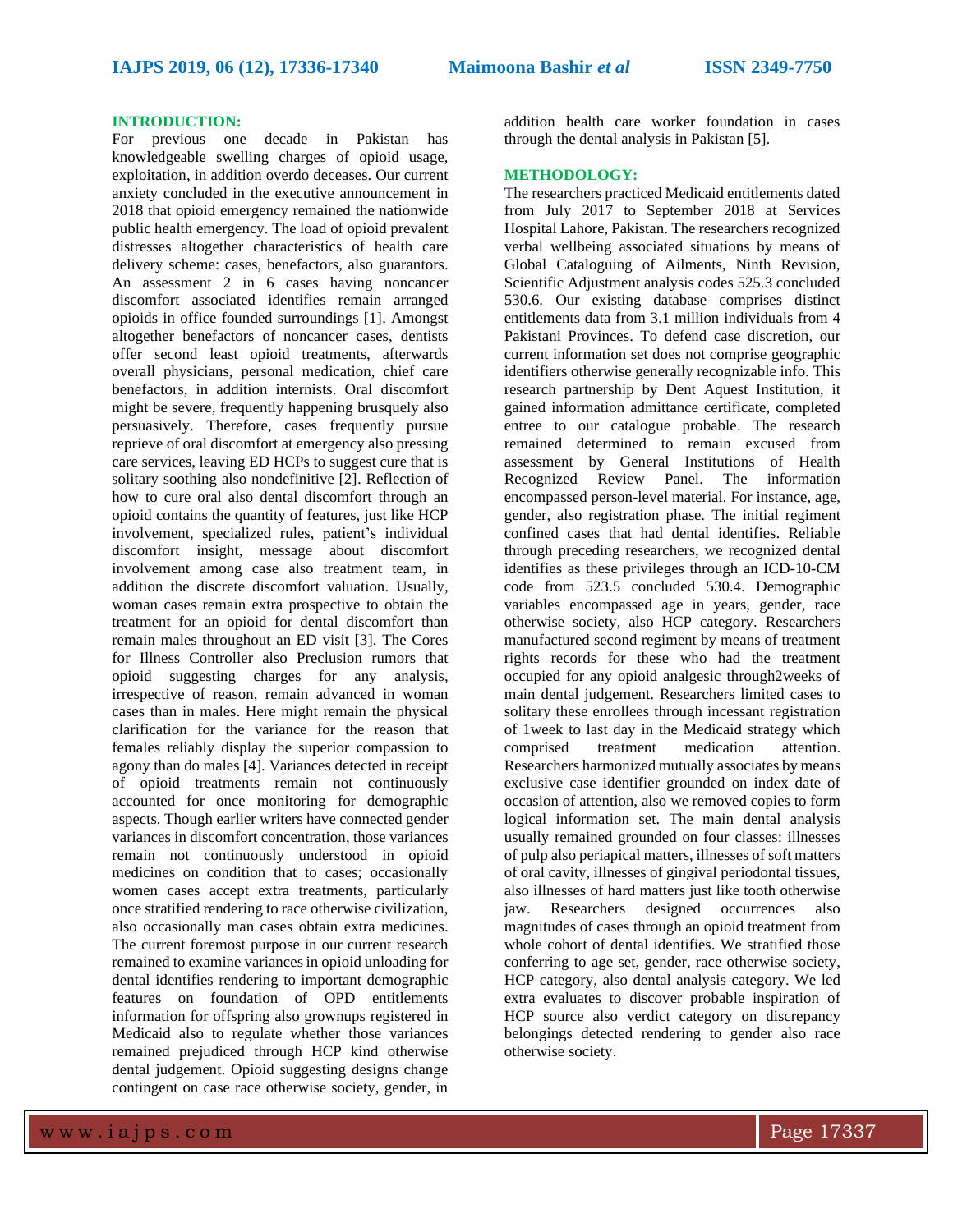#### **RESULTS:**

Throughout 2017 to 2018 research phase, between larger than 1,008,500 Medicaid cases through the dental analysis, 20.9% occupied an opioid treatment inside 2 weeks of analysis. Womanly cases remained 54% extra expected to obtain an opioid treatment for discomfort organization of the dental disorder than remained males (likelihoods proportion [OR], 2.56; 96% CI, 2.52 to 2.58). Cases getting verbal health care in an emergency subdivision remained additional than 8 times extra probable to obtain an opioid treatment than remained cases preserved in the dental office (OR, 8.30; 96% CI, 8.14 to 8.45). Cases having the dental illness identified remained additional 5 times as probable to obtain an opioid from the nurse doctor as from the dentist (OR, 5.32; 96% CI, 5.20 to 5.45). Opioid usage remained considerably developed amongst Pakistani woman cases (OR, 3.04; 96% CI, 2.94 to 3.12) in addition womanly cases (OR, 3.17; 96% CI, 3.08 to 3.25) than between womanly cases. From a total of 28,151,800 Medicaid beneficiaries with relevant case information from July 2017 to September 2018, we perceived 1,008,500 people who had a fundamental end to an oral condition of prosperity. Among these people, 199.60 (18.9%) filled an opiate cure within about fourteen days of their dental discovery (Table 1). In this social case of patients who tolerate Medicaid with dental insurance, imperceptibly more than half were 20 years or increasingly energetic (55.7%) and non-Hispanic white (51.4%). Of all patients with a basic dental discovery had generally 24% a Medicaid from a dentist and 26% a case of ED HCP. Among the

patients who tolerated an opiate within 14 days of a visit to the dentist, the higher grades were 20- to 30 year-olds (40.3%), female patients (66.3%), non-Hispanic whites (56%) and those treated by ED-HCPs (40.2%). Less than 3% of adults 68 years or increasingly prepared filled an opiate cure after a dental finding, while 42% of patients who developed 31- to 40 years received an opiate. We observed no qualification between African American and non-Hispanic white patients with a filled opiate response for dental insurance (22.1%), but only 8.3% of Hispanic patients filled an opiate course. Female patients were virtually safe (chances [OR], 2.53; 96% certainty between times [CI], 2.50 to 2.55) to give an opiate response to a tooth find than males after controlling age, race or ethnicity and HCP source (Table 2). Non-Hispanic whites and African Americans were forced on numerous occasions to get an opium than Hispanos (OR, 3.14; 96% CI, 3.06 to 3.20 and also 2.92; 96% CI, 2.86 to 2.97, separately). ED HCPs suggested opiate solutions directly at various occasions (OR, 8.29; 96% CI, 8.14 to 8.45), even more normally than dentists, and therapeutic chaperone specialists supported them at various occasions even more (OR, 5.32; 96% CI, 5.20 to 5.43) as dental expertsIn general, we did not observe any qualifications based on sex and race or ethnicity in the use of opiates from the two HCP types, although there were differences between the two HCP types. For example, ED-HCPs were less inclined to propose an opiate for hard tissue, tooth and jaw diseases and were required to adopt an opiate for pounds and periapical conditions than dentists who took little account of the patient's gender or race otherwise society.

**Table 1. Circulation of Medicaid cases getting opioid treatments inside 2 weeks of the dental treatment conferring to designated features.**

| individual        | cases having dental | cases having opioid treatments |        |               |
|-------------------|---------------------|--------------------------------|--------|---------------|
|                   | treatment           | No. (%)                        | No $%$ | $\frac{6}{9}$ |
| Total             | 1,008,00 (100)      | 199,650                        | 100    | 20.9          |
| $\_18$            | 121,703(12.1)       | 50,298                         | 30.5   | 25.2          |
| $19 - 29$         | 71,527(7.1)         | 24,675                         | 12.4   | 34.5          |
| $30-39$           | 155,211 (15.4)      | 60,889                         | 41.3   | 39.2          |
| 40-49             | 549,485 (54.5)      | 41,758                         | 20.9   | 7.6           |
| Man               | 582,780 (57.8)      | 132,329                        | 15.8   | 33.7          |
| woman             | 425,549 (42.2)      | 67,314                         | 22.7   | 66.3          |
| Emergency section | 215,698(21.4)       | 12,381                         | 6.2    | 5.7           |
| Dentist           | 239,366 (23.7)      | 78,001                         | 39.1   | 32.6          |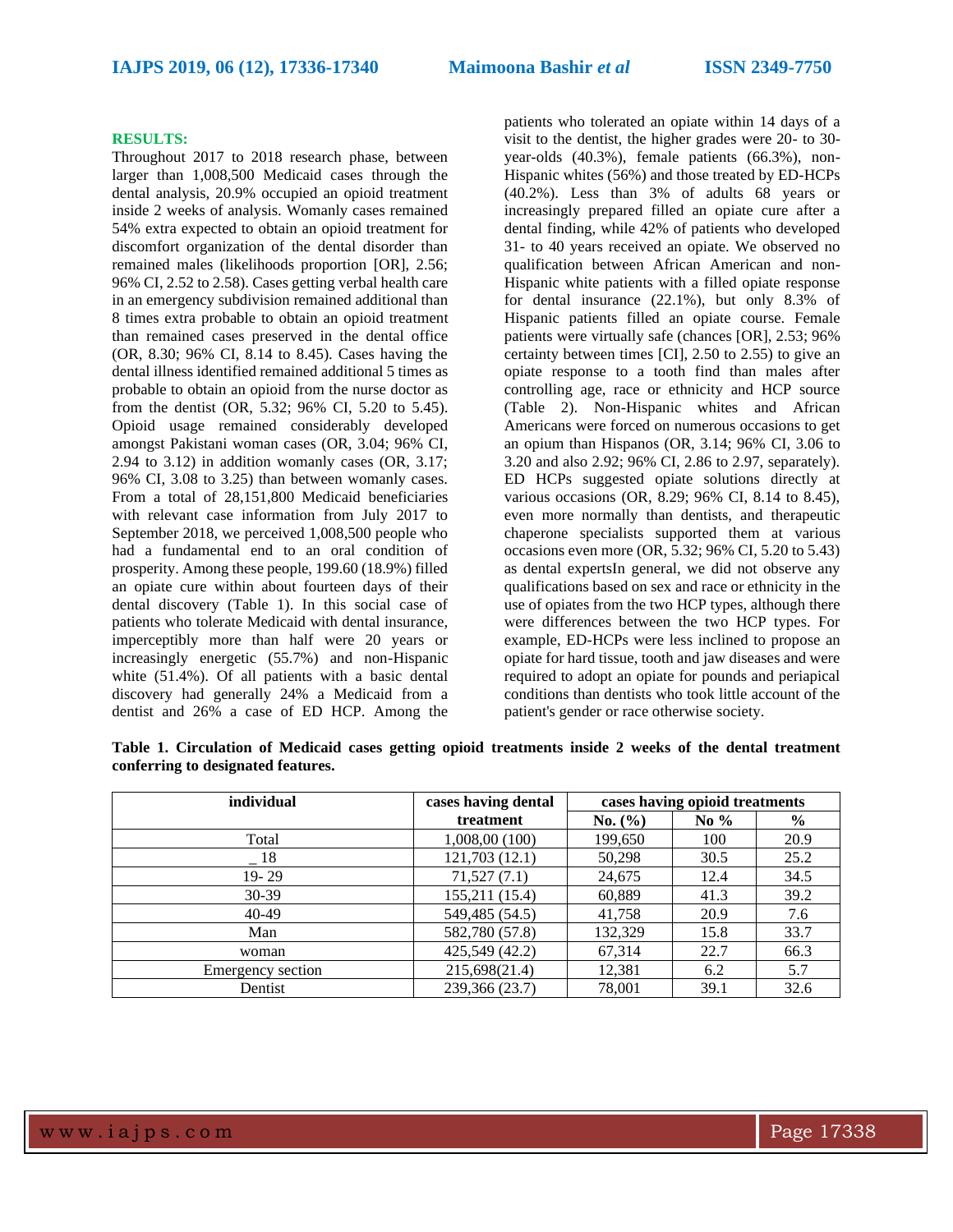| <b>Features</b>      | <b>Reference</b> | <b>Odds Proportion (96% ci)</b> |
|----------------------|------------------|---------------------------------|
| Emergency section    | Dentist          | 8.29 (8.14 to 8.45)             |
| Medical professional | Dentist          | 4.31 (4.19 to 4.44)             |
| Nurse consultant     | Dentist          | $2.30(2.25 \text{ to } 2.36)$   |
| Other                | Dentist          | 3.93 (3.85 to 4.02)             |
| Female               | Male             | 2.51 (2.48 to 2.53)             |
| Non-Hispanic white   | Hispanic         | 1.93 (1.86 to 1.99)             |
| Hispanic             |                  | $1.90(1.84 \text{ to } 1.96)$   |
| Other                | Hispanic         | $2.12$ (2.05 to 2.19)           |

**Table 2. Multivariable reversion outcomes for Medicaid cases getting opioid treatments inside 2weeks of the dental treatment.**

#### **DISCUSSION:**

The main purpose of the existing research was to recognize precise issues (gender, race otherwise society, in addition health care worker kind) related through case receipt of an opioid treatment afterwards the dental treatment [6]. One of extra tough tasks for HCPs remains aching administration. Dental aching remains forceful also restricted, that brands this hard to achieve in ways that remain dissimilar additional noncancer cautions that cases practice. Cases pursue care for maximum dental signs for the reason that of sympathy otherwise discomfort in teeth otherwise soft tissues in oral cavity [7]. Measuring cases also suggesting actual also inclusive discomfort administration that diminishes opioid requirement menace whereas enhancing pain sign release stay mandatory on HCPs, particularly these who suggest particular specialized care just like dentists otherwise these that are incapable to offer the conclusive judgement also cure cause of discomfort, just like ED HCPs otherwise nurse consultants [8]. The results of our study show that ED-HCPs proposed more opiate regimes than some other HCP types. With different HCP sources, differentiated degrees of patient responsiveness, and different levels of care, dentists still suggest fewer opiates than other HCP sources. More than part of the opiate treatments are NTDCs, but these rates have not been distinguished from those of other HCP sources or treatments [9]. In a study in which the experts only examined drug stock data, it was reported that dentists who did not participate like their primary care provider (29.7%), internist (15.7%) and orthopedist (8.6%) prescribed opiates only 9% of the time. This finding is reliable with the results of our study, which showed that about 7% of patients received an opiate after a dental examination by a master dentist. This observed rate is similarly not really the general national rate where dentists prescribe about 13% of opiates. The commitment of dentists to the general national pace of opiate regulation in Pakistan is the most differentiated and different HCP sources in our study [10].

### **CONCLUSION:**

Here are substantial variances in delivery of an opioid treatment subsequently to dental treatment on base of case race otherwise society also gender in Medicaid people. Here remain similarly variances in recommending designs of dentists also ED HCPs. Dentists' involvement to general opioid medicines offered remains 6.8% also is smallest amongst altogether HCP sources observed. While race otherwise society otherwise gender variances for receipt of an opioid remains not inclined by category of dental identifies, here remained variances rendering to dental treatment categories and delivery of opioids amongst ED HCPs also dentists. General, dentists providing significantly fewer opioid treatments than remained their medical colleagues for aching cure afterwards the dental judgement in Medicaid populace researchers observed. Once seeing pain administration for oral health associated situations, dentists would endure to contrivance conventional suggesting observes as suggested.

#### **REFERENCES:**

- 1. Mills AM, Shofer FS, Boulis AK, Holena DN,Abbuhl SB. Racial disparity in analgesic treatment for EDpatients with abdominal or back pain. Am J Emerg Med.2011;29(7):752-756.
- 2. Vanderah TW, Ossipov MH, Lai J, Malan PT JrPorreca F. Mechanisms of opioid-induced pain and antinociceptivetolerance: descending facilitation and spinaldynorphin. Pain. 2001;92(1- 2):5-9.
- 3. Weisse CS, Storum PC, Sanders KN, Syat BL. Dogender and race affect decisions about pain management?J Gen Intern Med. 2001;16:2111- 2117.
- 4. Ringwalt C, Roberts AW,Gugelmann H, SkinnerAC.Racial disparities across provider specialties in opioid prescriptionsdispensed to Medicaid beneficiaries with chronicnoncancer pain. Pain Med. 2015;16(4):633-640.